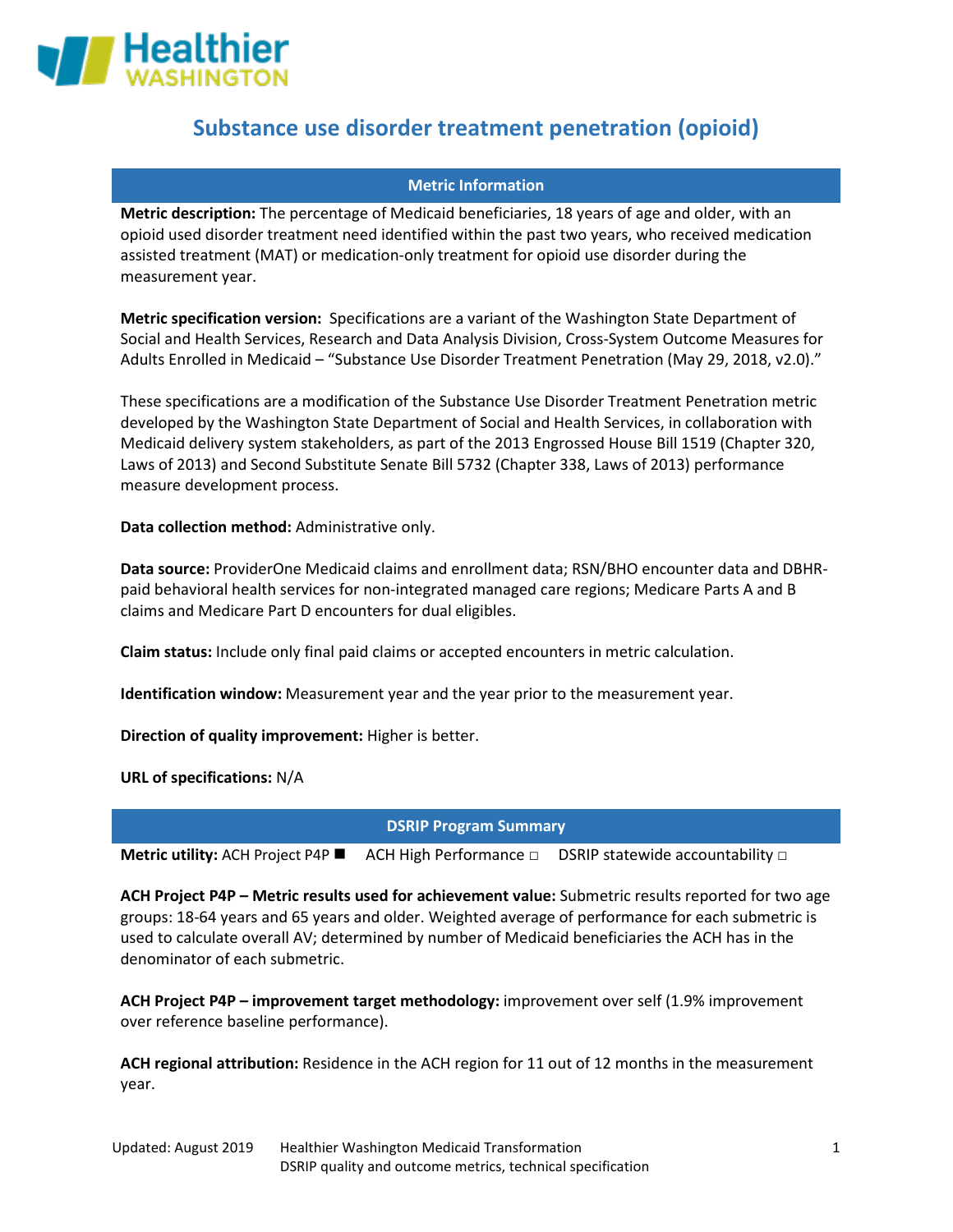

## **DSRIP Metric Details**

| <b>Eligible Population</b>              |                                                                                                                                                                                                                     |  |
|-----------------------------------------|---------------------------------------------------------------------------------------------------------------------------------------------------------------------------------------------------------------------|--|
| Age                                     | 18 years and older. Age is as of the last day of the measurement<br>year.                                                                                                                                           |  |
| Gender                                  | N/A                                                                                                                                                                                                                 |  |
| Minimum Medicaid<br>enrollment          | Measurement year. Enrollment must be continuous.                                                                                                                                                                    |  |
| Allowable gap in Medicaid<br>enrollment | One gap of one month during the measurement year.                                                                                                                                                                   |  |
| Medicaid enrollment anchor<br>date      | Last day of measurement year.                                                                                                                                                                                       |  |
| Medicaid benefit and<br>eligibility     | Includes Medicaid beneficiaries with comprehensive medical<br>benefits. Excludes beneficiaries that are eligible for both Medicare<br>and Medicaid and beneficiaries with primary insurance other than<br>Medicaid. |  |

### **Denominator:**

*Data elements required for denominator:* Medicaid beneficiaries, aged 18 and older on the last day of the measurement year, with an opioid use disorder treatment need identified in either the measurement year or the year prior to the measurement year.

Opioid substance use disorder treatment need is identified by the occurrence of any of the following in the identification window:

- Diagnosis of OUD in any health service event (OUD-Tx-Pen-Value-Set-1)
- Receipt of a medication meeting numerator criteria: NDC codes indicating receipt of other forms of medication assisted treatment for OUD: OUD-Tx-Pen-Value-Set-2
- Receipt of methadone opiate substitution treatment indicated by an outpatient encounter with procedure code H0020

*Value sets required for the denominator.*

| <b>Name</b>            | <b>Value Set</b>                                                                                                                                 |
|------------------------|--------------------------------------------------------------------------------------------------------------------------------------------------|
| OUD-Tx-Pen-Value-Set-1 | All value sets are available upon request.<br>Please email<br>medicaidtransformation@hca.wa.gov                                                  |
| OUD-Tx-Pen-Value-Set-2 | Some value sets are updated frequently.<br>When calculating this metric, check to<br>make sure the most up to date value sets<br>are being used. |
| Receipt of MAT         | Procedure code H0020                                                                                                                             |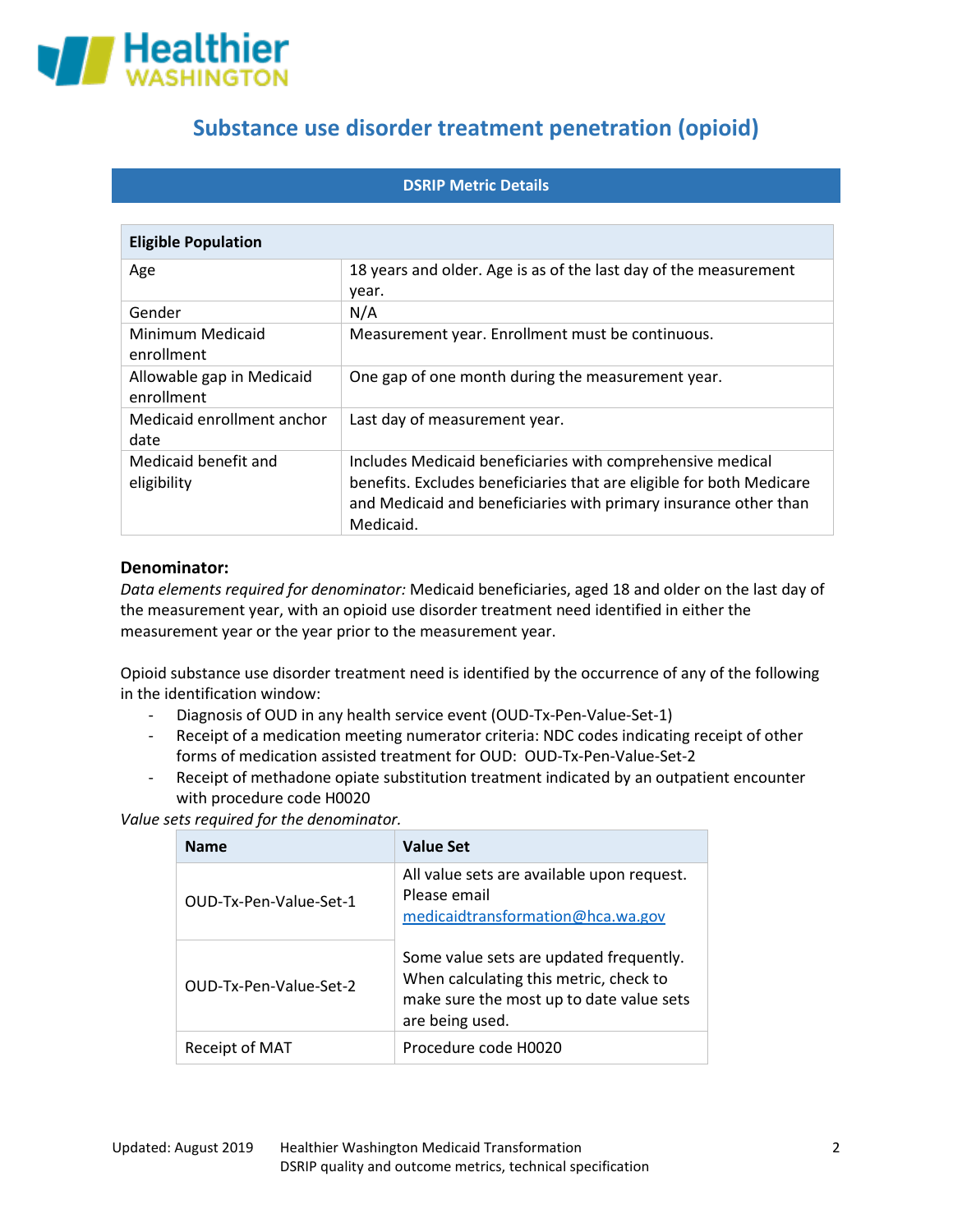

*Required exclusions for denominator.*

- Eligible population exclusions are listed in the eligible population table above.
- Metric specific exclusions: None.

*Deviations from cited specifications for denominator.* 

- None.

## **Numerator:**

Beneficiaries must qualify for inclusion in the denominator to be eligible for inclusion in the numerator.

*Data elements required for numerator:* All eligible individuals receiving at least one qualifying medication in the measurement year, based on the NDC codes in OUD-Tx-Pen-Value-Set-2 or an outpatient encounter with procedure code H0020 (receipt of methadone opiate substitution treatment).

#### *Value sets required for the numerator.*

| <b>Name</b>            | <b>Value Set</b>                                                                                                                                                                                                                                    |
|------------------------|-----------------------------------------------------------------------------------------------------------------------------------------------------------------------------------------------------------------------------------------------------|
| OUD-Tx-Pen-Value-Set-2 | All value sets are available upon request.<br>Please email<br>medicaidtransformation@hca.wa.gov<br>Some value sets are updated frequently.<br>When calculating this metric, check to<br>make sure the most up to date value sets<br>are being used. |
| Receipt of MAT         | Procedure code H0020                                                                                                                                                                                                                                |

*Required exclusions for numerator.*

- None

*Deviations from cited specifications for numerator.* 

- None

#### **Version Control**

**July 2018 release:** The specification was updated to include additional information as requested by stakeholders.

**January 2019 update:** Minor formatting updates were made to the metric specification sheet (updating URL of specification). No substantive changes were made to the specification.

**August 2019 update**: The specification sheet has been updated to reflect the current version of the technical specification from the measure steward. No substantive changes were made to the DSRIP